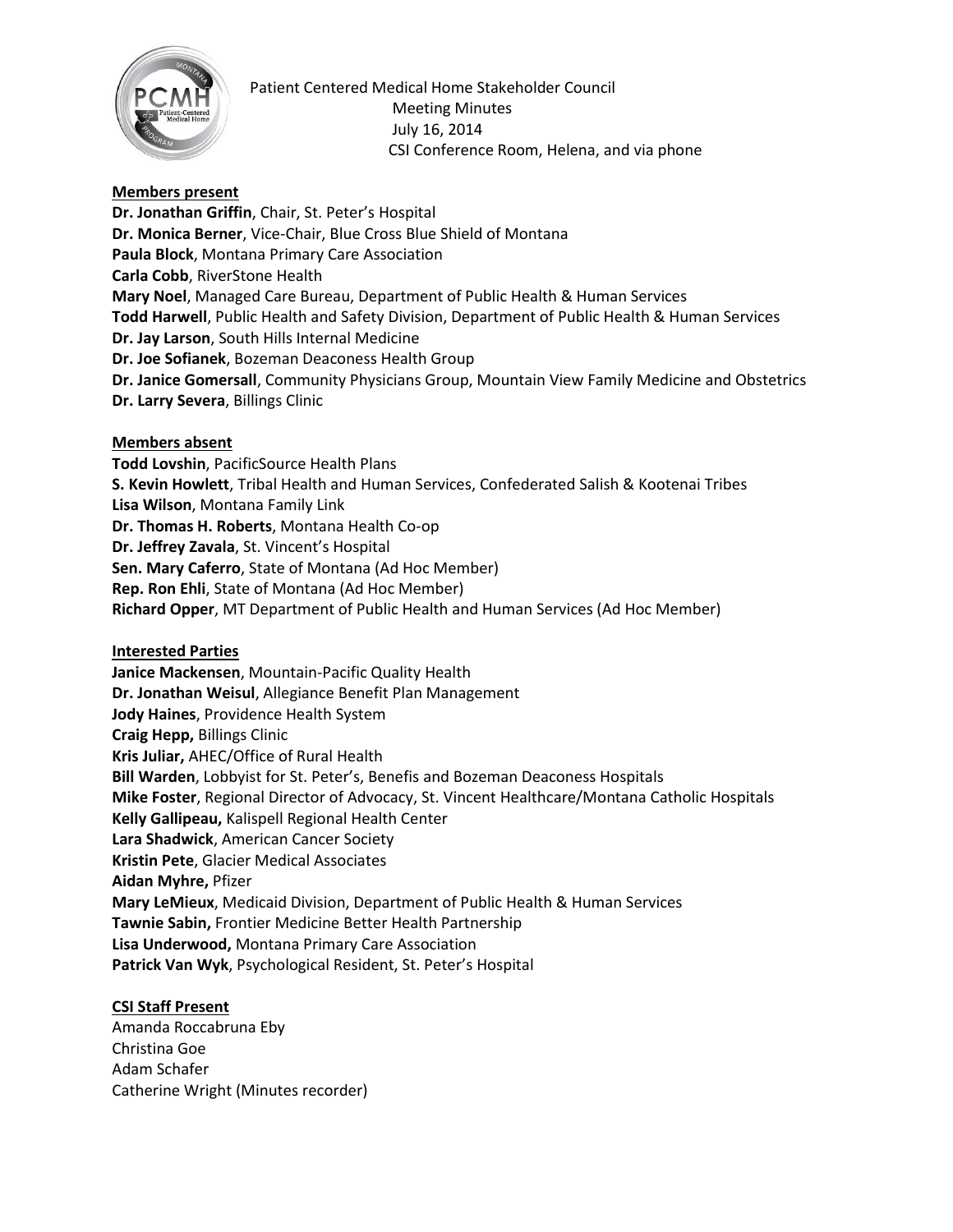# **Welcome, introductions, agenda review, announcements, minutes approval**

Meeting called to order at 1:03 pm. Dr. Griffin conducted roll call. There were no announcements. Mary Noel moved and Paula Block seconded a motion to approve the June 18, 2014 minutes. The minutes were approved unanimously.

## **Discuss Mission Statement**

CSI staff reminded the group the mission statement should capture the Stakeholder Council's *vision* for the program while staying within the parameters of the PCMH definition in the law. Paula Block shared the following "Mission Statement" Guidelines:

- 1. *What we do?*
- 2. *How do we do it?*
- 3. *Whom do we do it for?*
- 4. *What value are we bringing?*

Some ideas that were discussed included convene stakeholders, promote policy, maintain the law, provide guidance to the commissioner who provides the anti-trust protection, collect and disseminate data and outcomes on the program to distribute to the public and legislature.

Dr. Berner suggested the council also consider a "Charter" which outlines the expectations for the Council, etc. She will send a sample Charter to Amanda for distribution. The mission statement can be more concise if it is included as part of a charter that also details meeting logistics and other guidelines for the council.

*ACTION ITEM: Dr. Griffin will develop a 1st draft of a Mission Statement. Carla Cobb, Mary Noel, Janice Mackenson and Dr. Berner volunteered to review, discuss, and prepare a final draft for review at the August meeting.*

### **Discuss Work Plan and Timeline**

CSI unveiled the new "visual aid"/[timeline](http://www.csi.mt.gov/medicalhomes/StakeholderCouncil/07162014Meeting/CouncilTimelineAug14-Mar15.pdf) for the work plan with a focus on upcoming deadlines between now and the March 2015 report to CSI. Paula Block wondered specifically what happens to a practice that is provisionally qualified if it doesn't meet the December 2014 deadline to receive recognition from NCQA or other accrediting body. The council discussed several considerations, including how long it takes a practice to receive recognition. Most attendees agreed that 6-12months is a very aggressive timeline, and 12-15months is a more realistic timeline. Paula Block stressed the value of "rolling" acceptance into the program. Christina Goe reminded the group that ongoing flexibility is built into the rule. Practices can apply for provisional qualification at any time and have to meet the 12 month deadline for qualification.

Dr. Berner commented on the importance of having a hard and fast deadline for practices so that payers have clarification on which they can contract with when and so that a practice does not remain provisional indefinitely. Dr. Griffin asked about the benefit of allowing a grace period for provisional practices. A reasonable timeframe of 18 months for provisional practices was considered, allowing them a 6 month grace period beyond the current 12 month timeframe.

Dr. Griffin reminded the group of the importance of having specifics in the timeline for looking at before and after intervention when evaluating the program. Data for 2014 will create a baseline measurement. For this first year of reporting, the data requirements should be simple for both payers and providers, using those practices which have been in the program for equal time. Todd Harwell commented that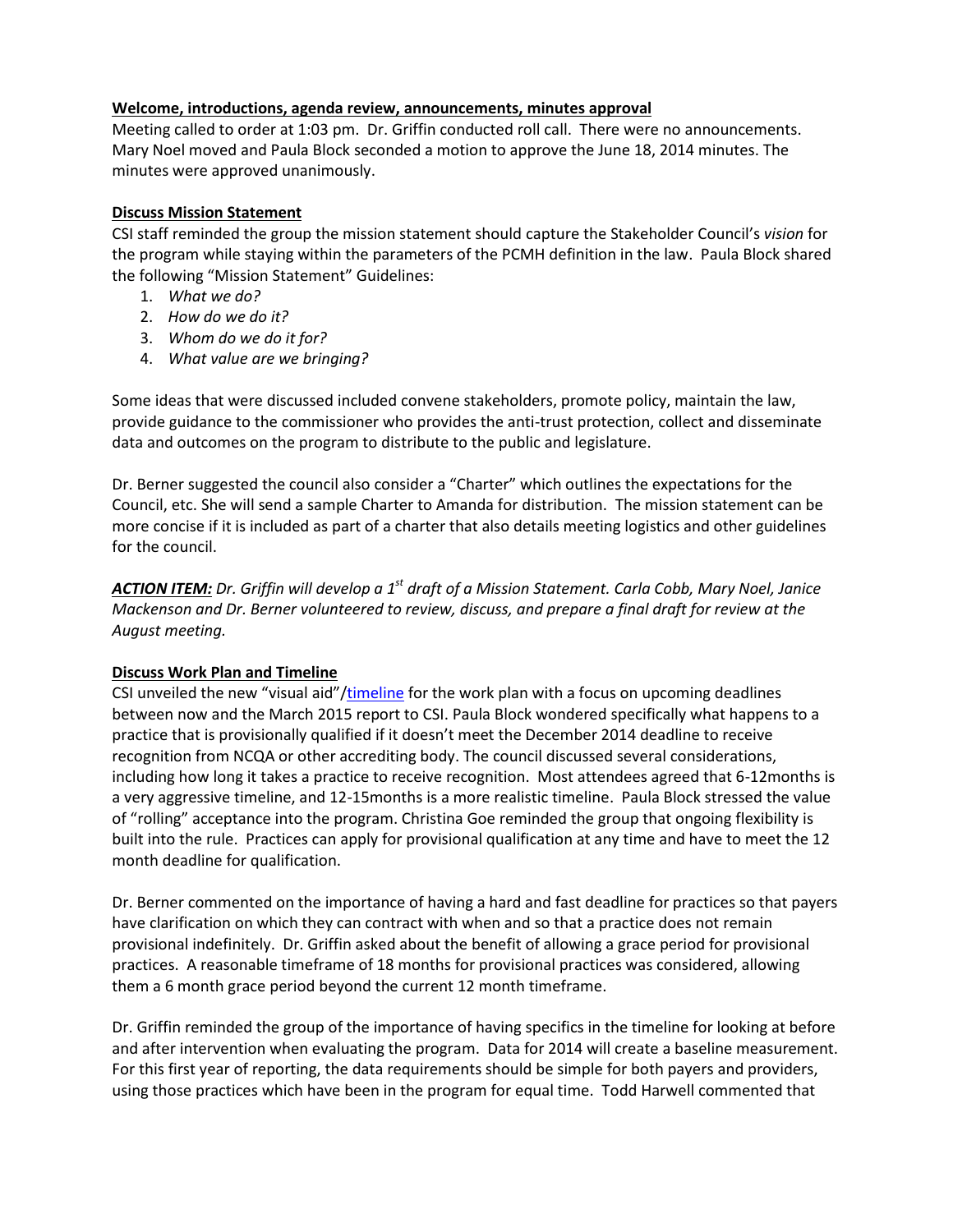the department of health could be flexible in how they analyze the data and only look at those practices that were in the program for the entire reporting timeframe. They could separate the provisional from the qualified practices when analyzing their quality metric data.

Todd Harwell suggested adding to the work plan to check in with provisional practices regularly. He also added that there should be a reminder added to the preliminary application and provisional qualification letter for practices to contact the CSI if they know they won't make the 12 month deadline.

*ACTION ITEM: The CSI will survey the provisional practices to gauge their overall status and determine how many will need more time beyond December 2014 to receive recognition. The amount that need more time is necessary to determine next steps. The CSI will review the language in the current rule regarding provisional qualification. Then staff will develop and recommend an amended timeframe for discussion at the August council meeting.* 

There was discussion on where collecting utilization measure data should go on the timeline of the work plan. Many council members agreed utilization data should be collected and tracked as part of the program. Dr. Griffin thought that utilization measure data reporting should be added to the current payer standards being considered for rules. Dr. Berner and Mary Noel both agreed to add utilization measure reporting to the first payer rule.

Janice Mackensen of Mountain Pacific Quality Health said the Quality Improvement Organization (QIO) could provide Medicare utilization data. Craig Hepp of Billings Clinic suggested that data collection and reporting to the legislature show two main things: did PCMHs in Montana reduce utilization by patients and did they maintain minimum quality of care. Carla Cobb suggested creating learning collaborative of best practices and patient stories to share in reports. CSI could ask for advice from the Patient-Centered Primary Care Collaborative on evaluating and reporting on the program.

### **Quality Metrics Subcommittee Report**

Dr. Griffin reviewed the [Amended Rule on Quality Measure Reporting.](http://www.csi.mt.gov/medicalhomes/StakeholderCouncil/07162014Meeting/PCMHQMrulesamended7-16-14.pdf) The most recent changes were mainly to align with PQRS, including the tobacco measure. The timeline and deadline for reporting was also changed. The guidance can continue to change without changing the rule.

Lara Shadwick of the American Cancer Society requested further clarification on the use of "aggregate information only "(3) (5). She shared concerns about how without specific practice reporting, the consumer will be unable to compare quality between PCMHs and choose which PCMH they want to use. Council members responded that if provider information was identified publically, providers would not participate. CSI staff commented that while having that level of transparency should be a goal for the future, the program is too early for that now.

Todd Harwell commented that the flexibility for practices to choose 3 of 4 measures will make data analysis more challenging. Dr. Griffin suggested requiring that practices have to report the same measures every year. Mary Noel commented that it is important for the council to consider adding more measures in subsequent years, such as depression screening.

*ACTION ITEM: Add clarifying language to the rule. Todd Harwell made the following motion: For the sake of accurate measurement, a practice must use the same 3 measures, year-year, through 2016. The council can reconsider this provision in 2017. Dr. Berner seconded the motion, the motion passed unanimously.*